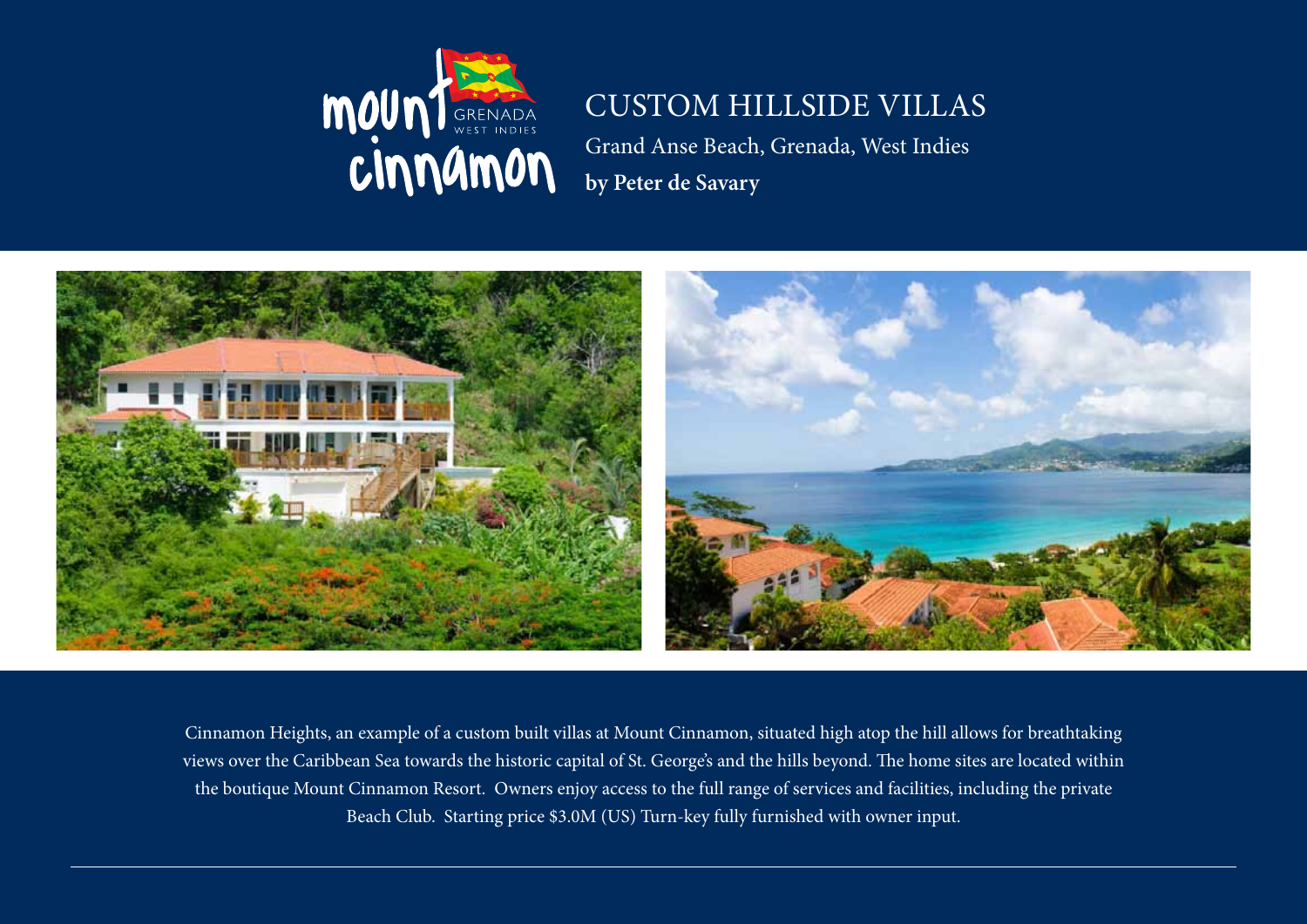

 $(B)$  $\overline{c}$  $\bigcap$  $\odot$ 



 $\overline{S}$  St. Port of  $\overline{S}$  St. Port of Spain  $\overline{S}$ Ground Floor

Prist Floor

Three- or Four-bedroom options available. Alternatively custom design and build.